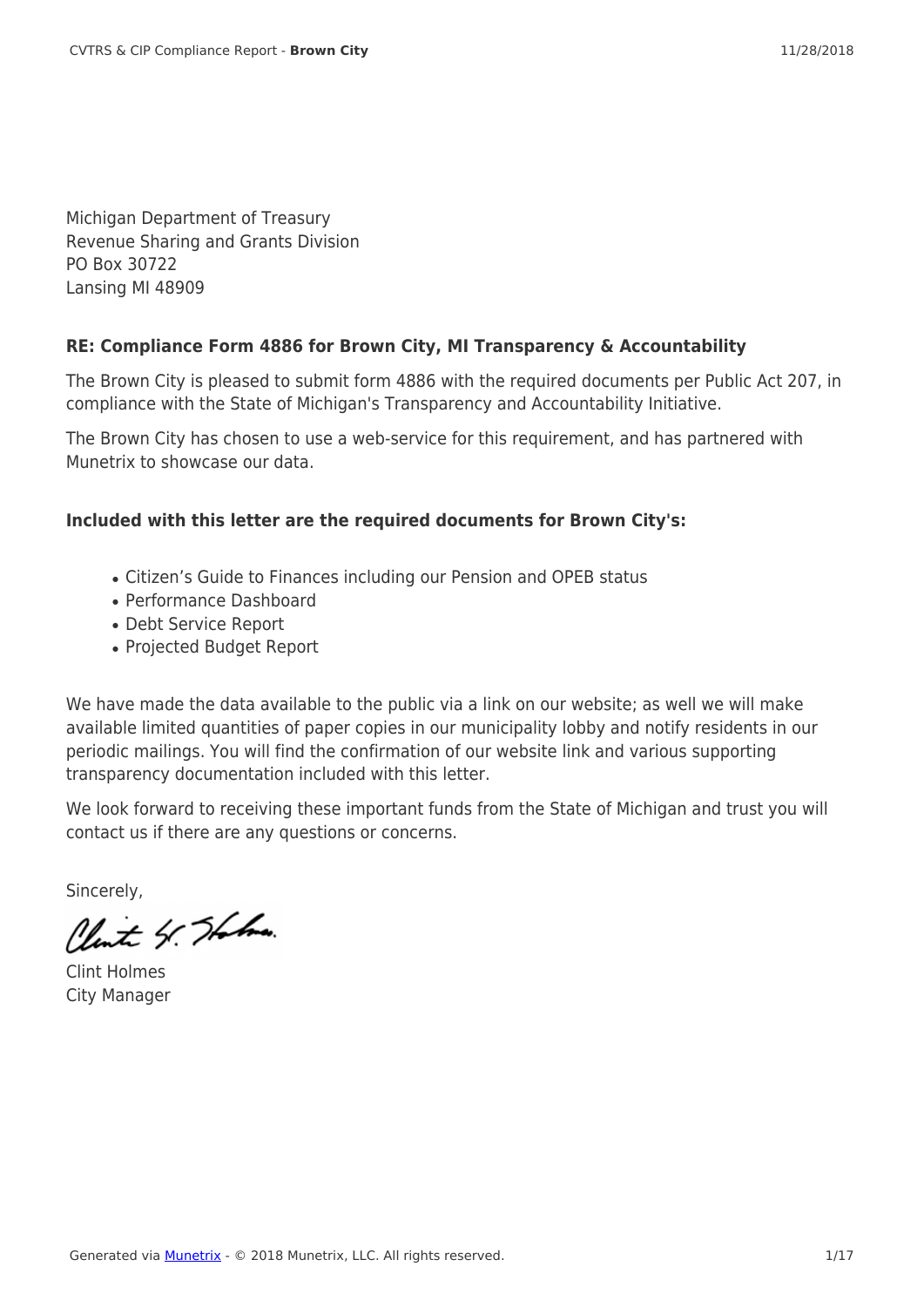Michigan Department of Treasury (Recreated) 4886 (Rev. 09-18)

#### **City, Village, and Township Revenue Sharing and County Incentive Program Certification**

Issued under authority of 2018 Public Act 207. Filing is mandatory to qualify for payments.

Each city/village/township/county applying for City, Village, and Township Revenue Sharing or County Incentive Program payments must:

- 1. Certify to the Michigan Department of Treasury (Treasury) that the local unit listed below has produced and made available to the public a Citizen's Guide, a Performance Dashboard, a Debt Service Report, and a Projected Budget Report as required by 2018 Public Act 207. The local unit must include in any mailing of general information to its citizens, the Internet website address or the physical location where all the documents are available for pubic viewing in the clerk's office.
- 2. Submit to Treasury a Citizen's Guide, a Performance Dashboard, a Debt Service Report, and a Projected Budget Report.

This certification, along with a Citizen's Guide, a Performance Dashboard, a Debt Service Report, and a Projected Budget Report, **must be received by December 1, 2018,** (or the first day of a payment month) in order to qualify for that month's payment. Postmark dates will not be considered. For questions, call 517-373-2697.

| <b>PART 1: LOCAL UNIT INFORMATION</b>                                                                                                                                                                                                                                                                                                                                                                                                                                                                                                                                                                                                            |                               |                               |                                                   |           |  |  |
|--------------------------------------------------------------------------------------------------------------------------------------------------------------------------------------------------------------------------------------------------------------------------------------------------------------------------------------------------------------------------------------------------------------------------------------------------------------------------------------------------------------------------------------------------------------------------------------------------------------------------------------------------|-------------------------------|-------------------------------|---------------------------------------------------|-----------|--|--|
| Local Unit Name<br>Brown City                                                                                                                                                                                                                                                                                                                                                                                                                                                                                                                                                                                                                    |                               |                               | Local Unit County Name<br>Sanilac County          |           |  |  |
| Local Unit Code                                                                                                                                                                                                                                                                                                                                                                                                                                                                                                                                                                                                                                  |                               | <b>Contact E-Mail Address</b> |                                                   |           |  |  |
| 762010                                                                                                                                                                                                                                                                                                                                                                                                                                                                                                                                                                                                                                           |                               |                               | browncty@greatlakes.net                           |           |  |  |
| Contact Name<br>Clint K. Holmes                                                                                                                                                                                                                                                                                                                                                                                                                                                                                                                                                                                                                  | Contact Title<br>City Manager |                               | Contact Telephone Number<br>8103462325            | Extension |  |  |
| Website Address, if reports are available online<br>http://munetrix.com/sections/data/municipal.php?MunilD=97&Type=City                                                                                                                                                                                                                                                                                                                                                                                                                                                                                                                          |                               |                               | <b>Current Fiscal Year End Date</b><br>2019-04-01 |           |  |  |
| <b>PART 2: CITIZEN'S GUIDE</b>                                                                                                                                                                                                                                                                                                                                                                                                                                                                                                                                                                                                                   |                               |                               |                                                   |           |  |  |
| Check any of the following that apply:                                                                                                                                                                                                                                                                                                                                                                                                                                                                                                                                                                                                           |                               |                               |                                                   |           |  |  |
| [ ] The local unit has elected to use Treasury's online Citizen's Guide to comply with the legislative requirements. Therefore, a copy<br>of the Citizen's Guide will not be submitted to Treasury.                                                                                                                                                                                                                                                                                                                                                                                                                                              |                               |                               |                                                   |           |  |  |
| [v] The local unit does not have any unfunded liabilities (pensions or other postemployment benefits (OPEB)).                                                                                                                                                                                                                                                                                                                                                                                                                                                                                                                                    |                               |                               |                                                   |           |  |  |
| <b>PART 3: CERTIFICATION</b>                                                                                                                                                                                                                                                                                                                                                                                                                                                                                                                                                                                                                     |                               |                               |                                                   |           |  |  |
| In accordance with 2018 Public Act 207, the undersigned hereby certifies to Treasury that the above mentioned local unit 1) has<br>produced a Citizen's Guide, a Performance Dashboard, a Debt Service Report, and a Projected Budget Report and 2) will include in<br>any mailing of general information to our citizens, the Internet website address or the physical location where all the documents are<br>available for public viewing in the clerk's office. The Citizen's Guide, Performance Dashboard, Debt Service Report, and Projected<br>Budget Report are attached to this signed certification, unless otherwise noted in Part 2. |                               |                               |                                                   |           |  |  |
| Chief Administrative Officer Signature (as defined in MCL 141.422b)<br>Printed Name of Chief Administrative Officer (as defined in<br>MCL 141.422b)<br>Clint 4. Thomas<br><b>Clint Holmes</b>                                                                                                                                                                                                                                                                                                                                                                                                                                                    |                               |                               |                                                   |           |  |  |
| <b>Title</b><br>City Manager                                                                                                                                                                                                                                                                                                                                                                                                                                                                                                                                                                                                                     | Date<br>November 28, 2018     |                               |                                                   |           |  |  |
| Completed and signed form (including required attachments) should be e-mailed to: TreasRevenueSharing@michigan.gov<br>If you are unable to submit via e-mail, fax to 517-335-3298 or mail the completed form and required attachments to:                                                                                                                                                                                                                                                                                                                                                                                                        |                               |                               |                                                   |           |  |  |

Michigan Department of Treasury Revenue Sharing and Grants Division PO Box 30722 Lansing MI 48909

| <b>TREASURY USE ONLY</b>       |                              |                        |                                  |  |  |  |
|--------------------------------|------------------------------|------------------------|----------------------------------|--|--|--|
| CVTRS/CIP Eligible             | Certification Received       |                        | Citizen's Guide Received         |  |  |  |
| N                              |                              |                        |                                  |  |  |  |
| Performance Dashboard Received | Debt Service Report Received |                        | Projected Budget Report Received |  |  |  |
| <b>Final Certification</b>     |                              | <b>CVTRS/CIP Notes</b> |                                  |  |  |  |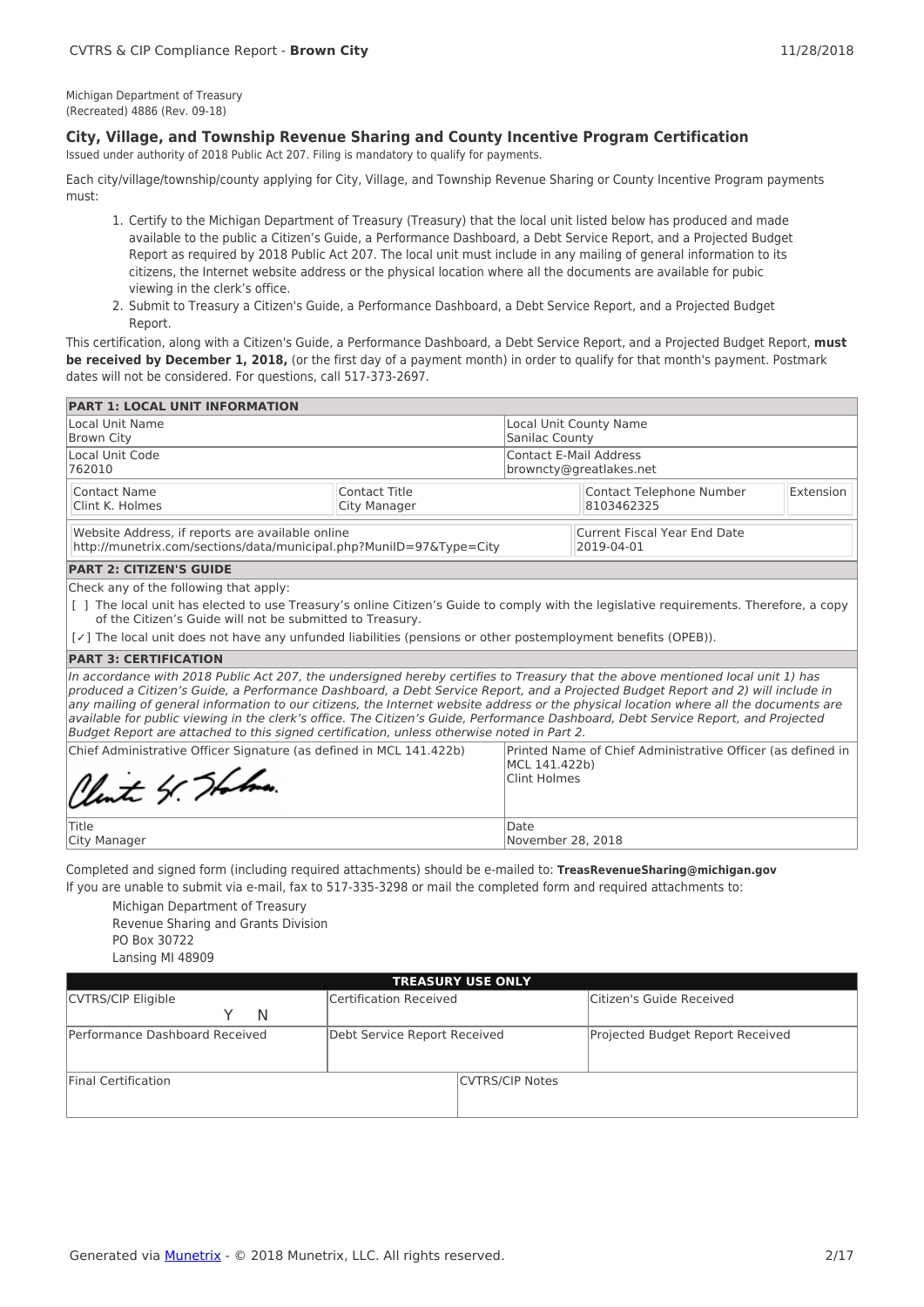# **General Info**

| Name       | Type | Fiscal Year End | Population (2010) | Phone          | Website                 |
|------------|------|-----------------|-------------------|----------------|-------------------------|
| Brown City | City | March           | 1,324             | (810) 346-2325 | www.ci.brown-city.mi.us |

# **Multi-Year General Fund Only**

| Year | Data<br>Status  | Fiscal<br>Score | Population | General Fund<br>Revenues | General Fund<br>Expenditures | *Available Fund<br>Balance | Taxable<br>Value |
|------|-----------------|-----------------|------------|--------------------------|------------------------------|----------------------------|------------------|
| 2019 | Forecast        | $\mathbf{1}$    | 1,334      | \$2,048,065              | \$1,887,125                  | \$642,775                  | \$20,204,683     |
| 2018 | Forecast        | 2               | 1.274      | \$1,727,375              | \$1,599,615                  | \$637,394                  | \$19,252,908     |
| 2017 | Historic        | 1               | 1,248      | \$806,250                | \$706.137                    | \$750,849                  | \$19,306,163     |
| 2016 | <b>Historic</b> | 1.              | 1,252      | \$789,543                | \$739,514                    | \$688,399                  | \$18,873,550     |
| 2015 | Historic        | 2               | 1,255      | \$767,031                | \$738,893                    | \$684,199                  | \$18,668,259     |
| 2014 | Historic        | 1               | 1,262      | \$823,775                | \$683,319                    | \$703,201                  | \$18,824,659     |

\*Available Fund Balance includes Committed, Assigned, and Unassigned Funds. It excludes Nonspendable and Restricted Funds.



# How We Have Managed Our Resources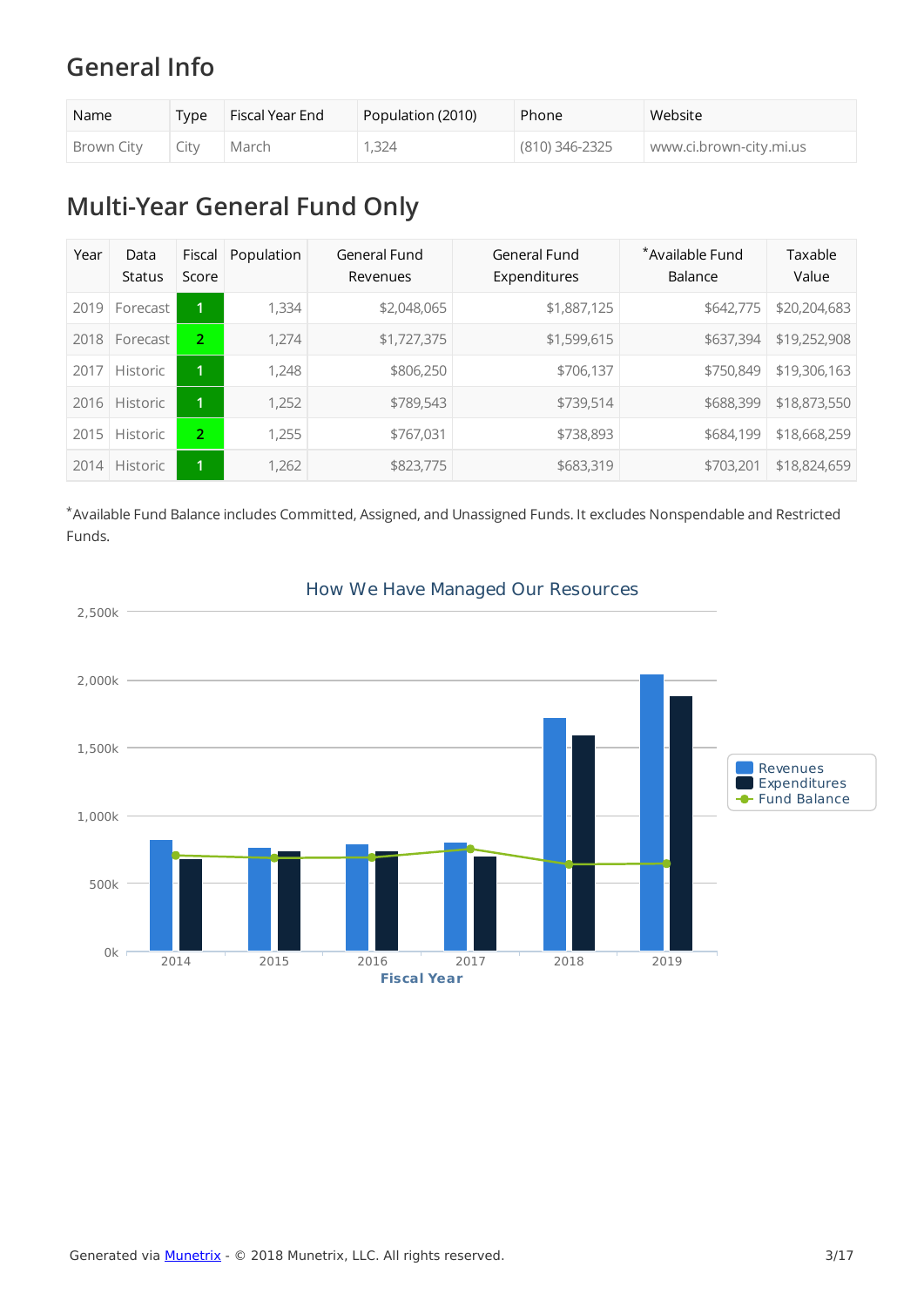# **Fiscal Year Assumptions Notes**

### **2019 Notes:**

Marginal increase in General and Enterprise Funds.

Significant increase in Major Streets for repairs to Maple Valley Road; however, the bulk of the costs (75%) will be covered by Rural Task Force and Federal Funds.

Major increase in Local Streets for resurfacing Thelman Avenue, Belview and Autumn Gold Drives.

Expect increase in Water Fund due to state mandates for replacement of water mains and leads due to changes in the Lead and Copper Rule.

Other funds are expected to remain essentially flat.

#### **2018 Notes:**

- In 2017 and 2018, a Taxable Value increase of 1% was assumed consistent with the limitations of Prop A and Headlee.
- No additional external debt is anticipated.
- Expenses will remain steady.

#### **2017 Notes:**

The 2017/2018 Budget shows a dramatic increase in the General Fund, Major Street and Local Street Funds. All other funds show a slight increase, decrease or remain unchanged. Recommended INCREASE of \$467,600.<sup>00</sup> or about 26.95% over last year?s budget.

**Increase in the General Fund, Major Street and Local Street Funds:** Due almost exclusively to transfer of street funds from reserve to Local Street Fund for the Lincoln Street Project.

**Decrease in the Sewer and Storm Sewer Funds:** Not expecting significant improvements or repairs this fiscal year.

**Increase in Water and Arsenic Funds:** Primarily from a small expected increase in revenues.

**Decrease in Equipment Fund:** No plans to make any significant equipment purchases.

**Decrease in Park and Recreation Fund:** Not anticipating any grants.

**No change in Cemetery Operating, Perpetual Care Funds, DDA or Festival Commission.**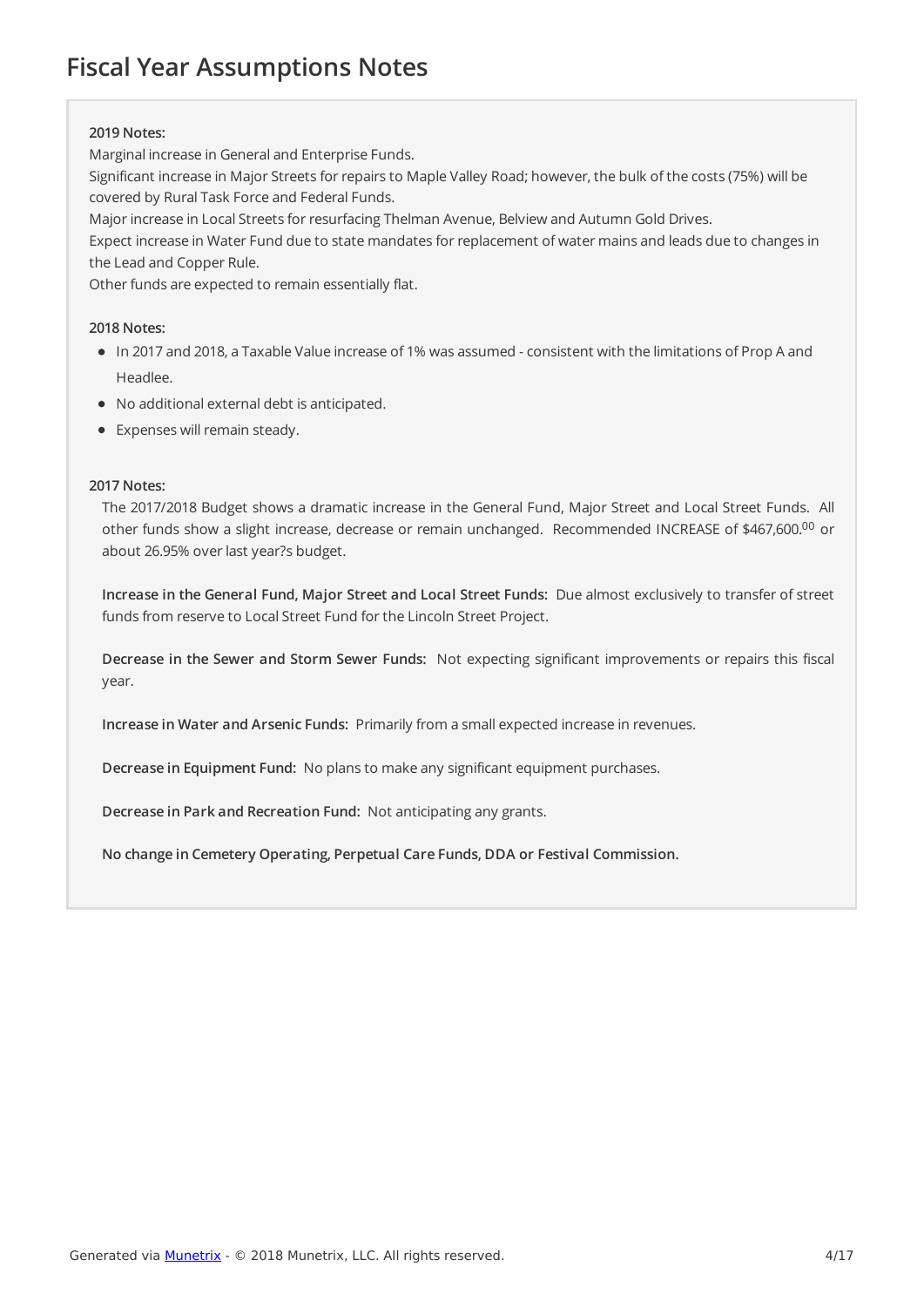# **Financial Statement**

Including General Fund only

# **Balance Sheet**

| <b>Category Name</b> | 2019      | 2018      | 2017      | 2016      | 2015      | 2014      |
|----------------------|-----------|-----------|-----------|-----------|-----------|-----------|
| <b>Fund Equity</b>   | \$694,212 | \$688,399 | \$873,934 | \$760,377 | \$718,346 | \$806,311 |
| <b>Total Assets</b>  | N/A       | N/A       | \$119,708 | \$764,787 | \$723,681 | \$823,702 |
| Total Liabilities    | \$0       | \$0       | \$1,736   | \$4,410   | \$5,334   | \$17,392  |

Fund Equity includes all five fund types: Committed, Assigned, Unassigned, Nonspendable and Restricted Funds. \*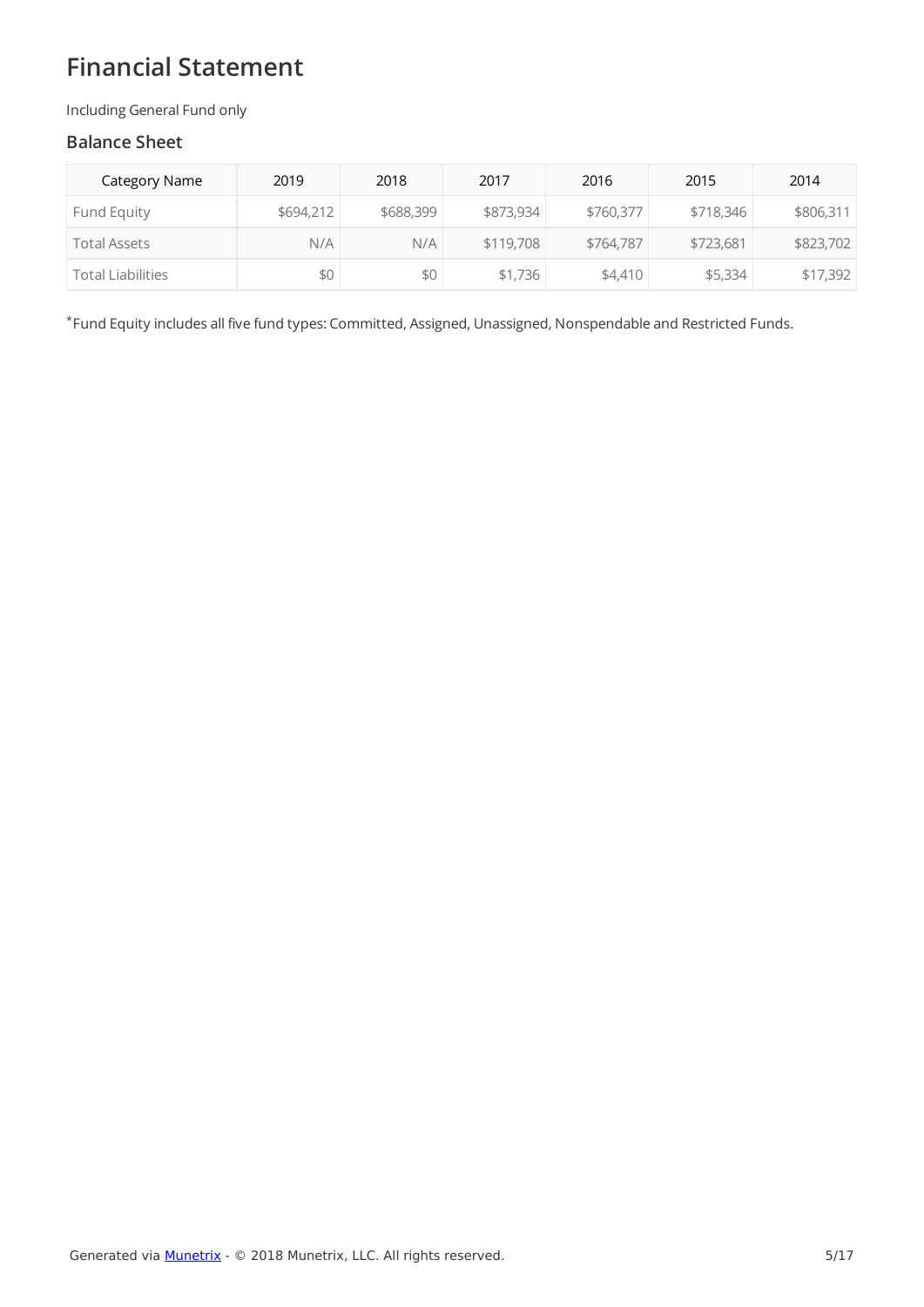## **Revenues**

| Category Name                | 2019      | 2018      | 2017      | 2016      | 2015      | 2014      |
|------------------------------|-----------|-----------|-----------|-----------|-----------|-----------|
| Federal contributions        |           |           | \$3,165   |           |           |           |
| Fines & Forfeits             | \$150     | \$150     |           |           |           |           |
| Interest, Rents & Royalties  | \$19,500  | \$19,300  | \$193,329 | \$206,898 | \$177,639 | \$189,879 |
| Licenses and Permits         | \$45,250  | \$45,250  | \$1,401   | \$1,373   | \$1,378   | \$1,358   |
| Other Revenue                | \$159,310 | \$151,710 | \$80,091  | \$63,832  | \$66,813  | \$112,872 |
| Other Services               | \$150,660 | \$246,610 | \$64,071  | \$63,057  | \$62,072  | \$62,599  |
| Property taxes               | \$346,200 | \$340,810 | \$319,696 | \$315,553 | \$318,848 | \$321,604 |
| State contributions          | \$155,200 | \$155,200 |           |           |           |           |
| <b>State Revenue Sharing</b> |           |           | \$144,497 | \$138,830 | \$140,281 | \$135,463 |
| Transfers In                 | \$120,000 | \$30,000  |           |           |           |           |
| Total                        | \$996,270 | \$989,030 | \$806,250 | \$789,543 | \$767,031 | \$823,775 |



Where The Money Comes From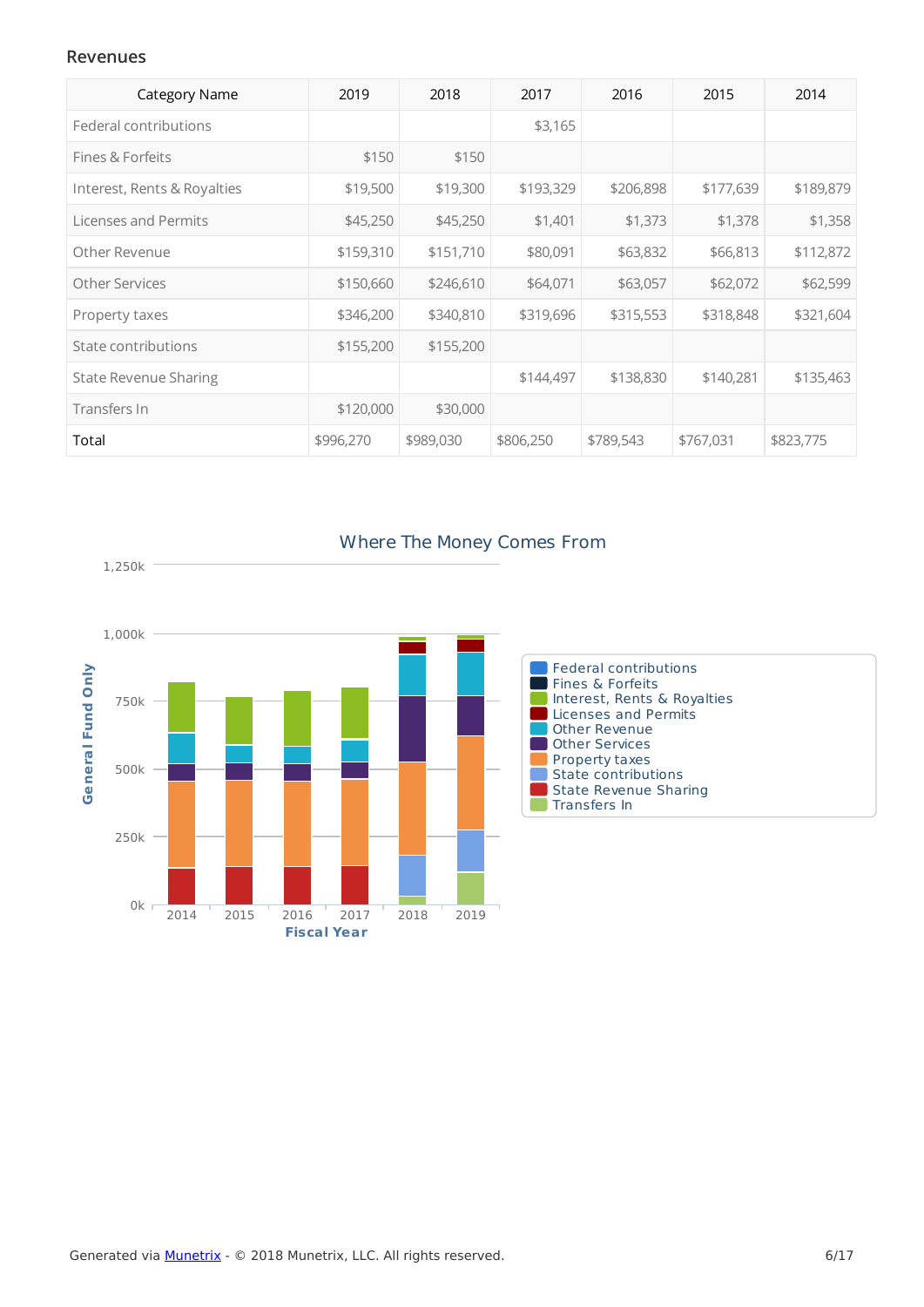## **Expenses**

| Category Name                    | 2019      | 2018      | 2017      | 2016      | 2015      | 2014      |
|----------------------------------|-----------|-----------|-----------|-----------|-----------|-----------|
| Capital Outlay & Special Items   | \$52,750  | \$59,510  | \$43,511  | \$49,449  |           |           |
| Community & Economic Development | \$10,700  | \$45,100  | \$8,824   | \$9,074   | \$13,886  | \$9,189   |
| Fire Department                  | \$18,250  | \$17,150  | \$20,342  | \$18,311  | \$19,481  | \$19,445  |
| <b>General Government</b>        | \$298,057 | \$316,780 | \$270,880 | \$270,350 | \$294,949 | \$298,647 |
| Library                          | \$33,000  | \$33,000  | \$34,637  |           |           |           |
| Other                            | \$40,250  | \$40,250  |           | \$33,780  | \$33,319  |           |
| Police Department                | \$170,880 | \$170,880 | \$157,094 | \$165,116 | \$186,786 | \$188,047 |
| Public Works Department          | \$85,550  | \$122,800 | \$96,234  | \$193,434 | \$190,472 | \$167,991 |
| <b>Transfers Out</b>             | \$0       | \$0       |           |           |           |           |
| <b>Utilities</b>                 | \$110,950 | \$110,850 | \$74,615  |           |           |           |
| Total                            | \$820,387 | \$916,320 | \$706,137 | \$739,514 | \$738,893 | \$683,319 |



# How The Money Is Spent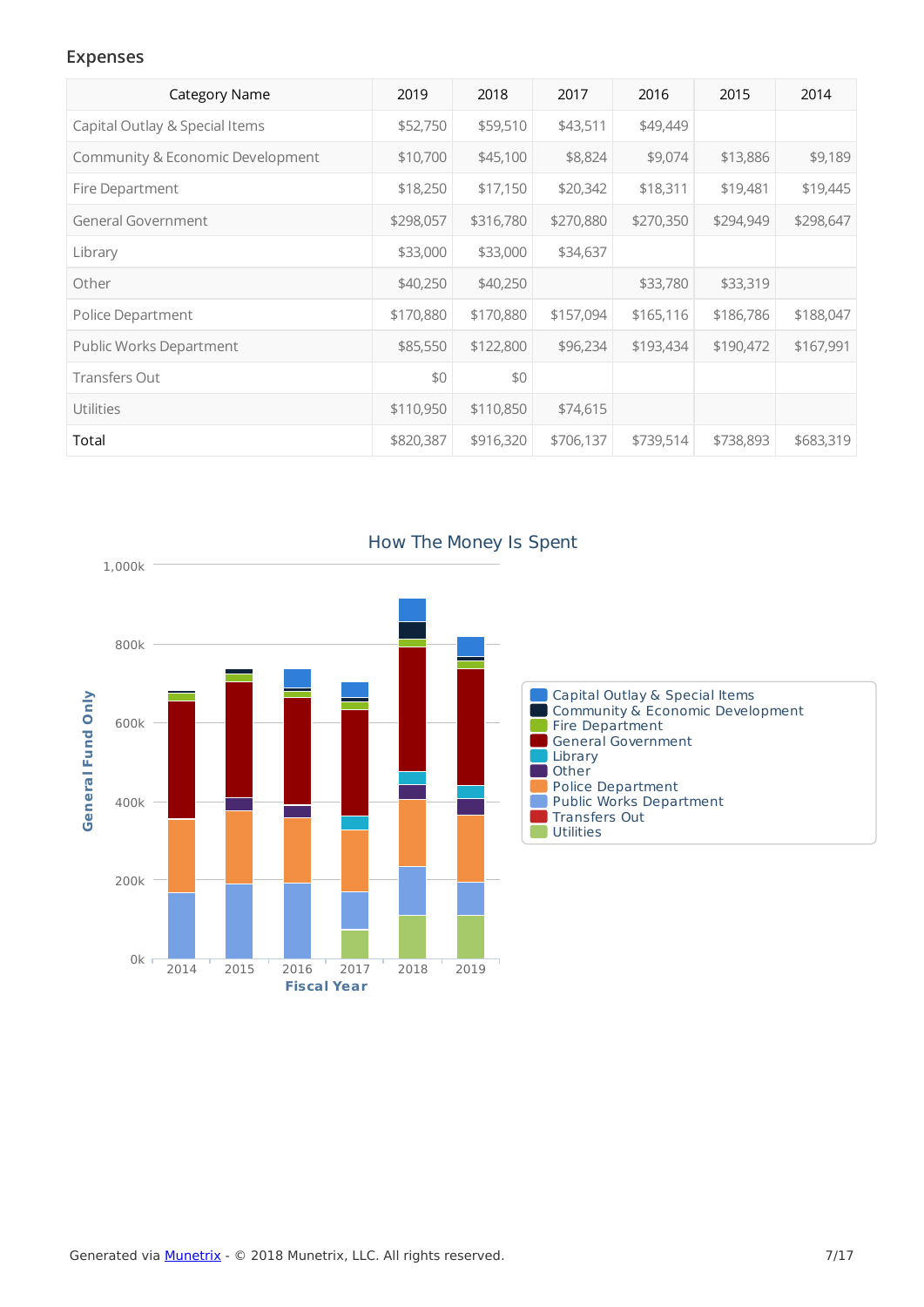# **Supplementary Information (Pension / OPEB)**

| Category Name                   | 2019     | 2018     | 2017     | 2016     | 2015     | 2014     |
|---------------------------------|----------|----------|----------|----------|----------|----------|
| Pensions Actuarial Liability    | \$50,000 | \$50,000 | \$50,000 | \$50,000 | \$50,000 | \$50,000 |
| Pension Fund Assets             | \$50,000 | \$50,000 | \$50,000 | \$50,000 | \$50,000 | \$50,000 |
| <b>OPEB Actuarial Liability</b> | \$37,480 | \$34,780 | \$34,780 | \$34,780 | \$34,780 | \$34,780 |
| <b>OPEB Fund Assets</b>         | \$37,480 | \$34,780 | \$34,780 | \$34,780 | \$34,780 | \$34,780 |

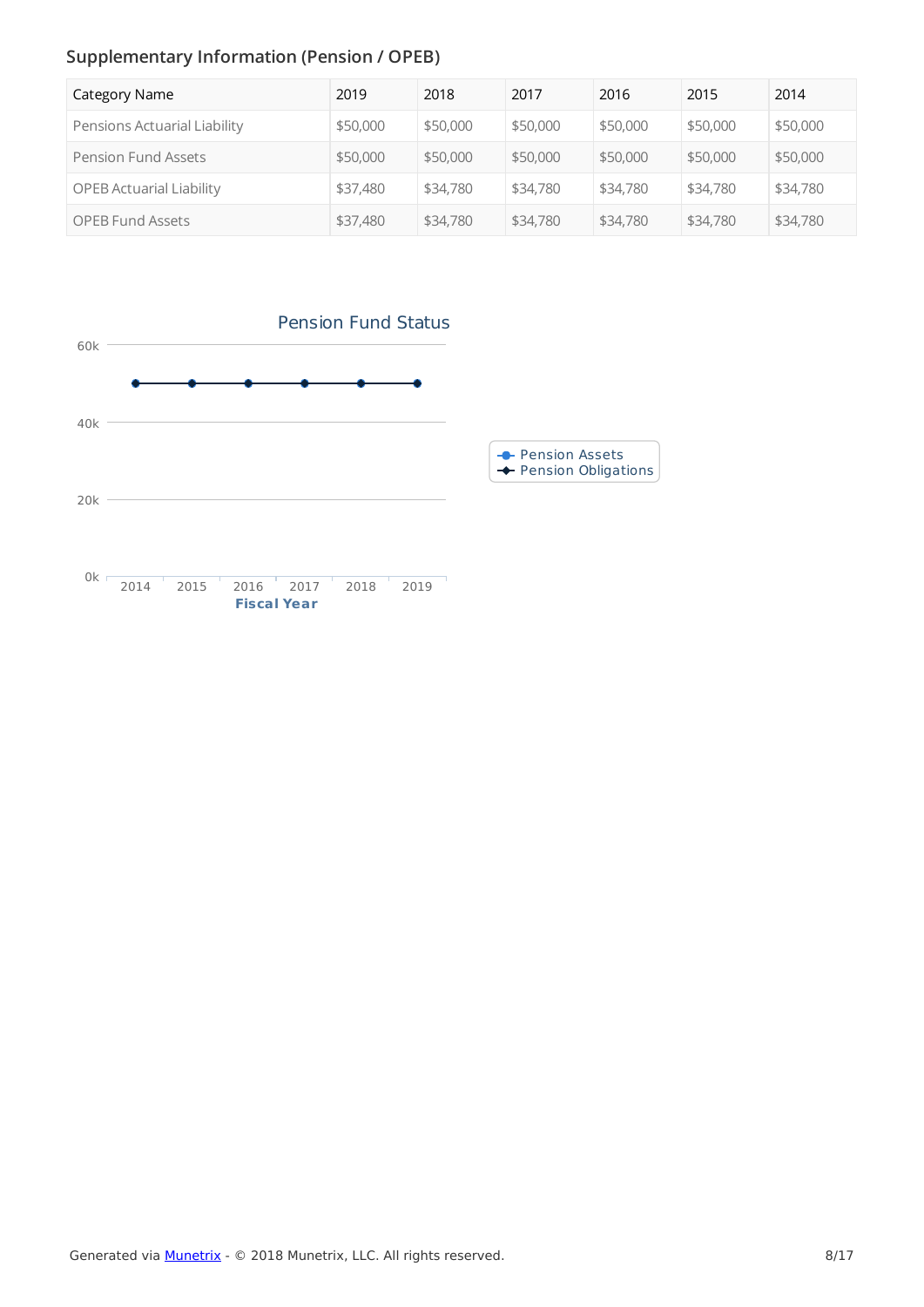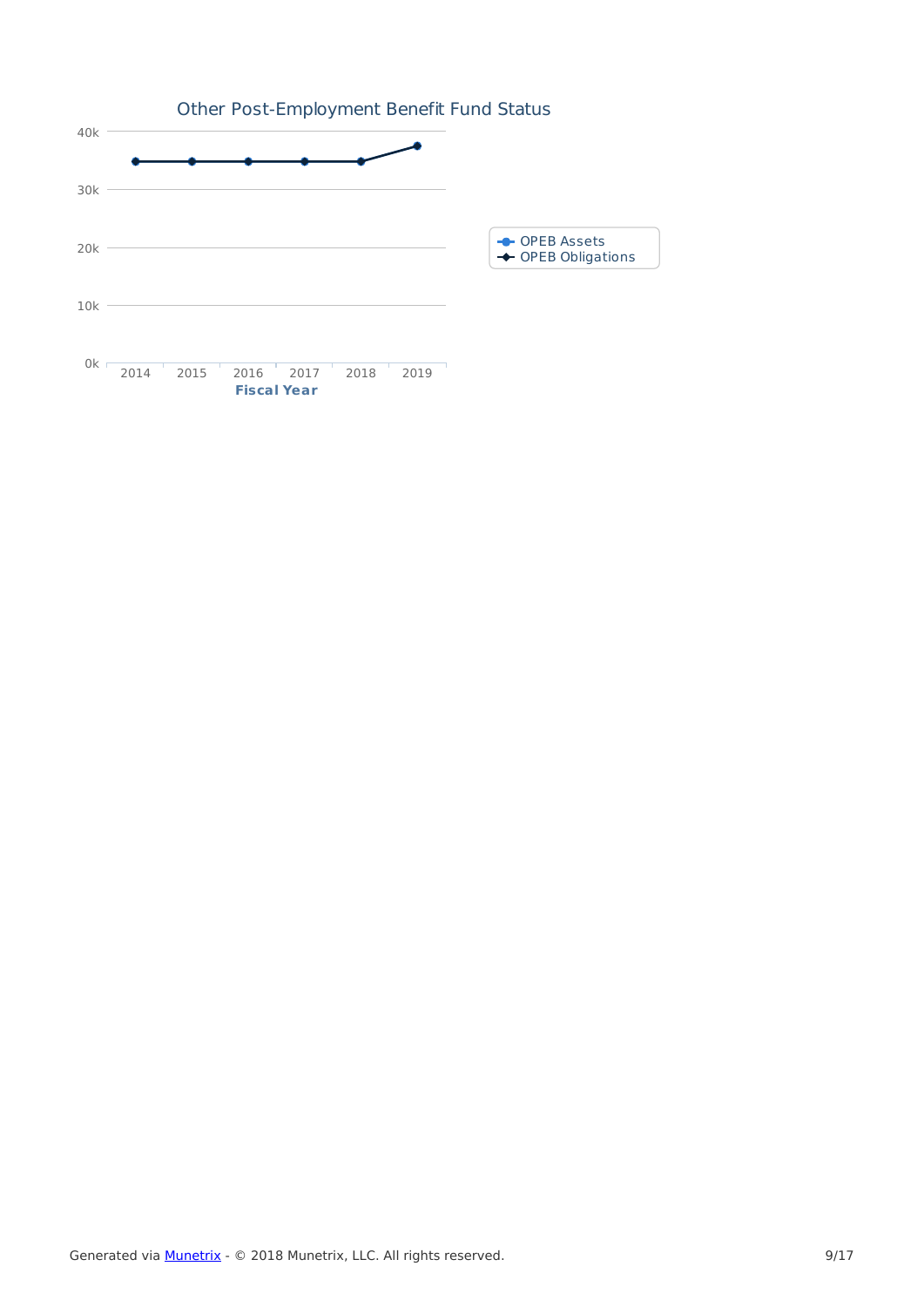# **Fund Equity Detail**

| Category Name | 2019      | 2018      | 2017      | 2016      | 2015      | 2014      |
|---------------|-----------|-----------|-----------|-----------|-----------|-----------|
| Assigned      | \$0       | \$0       | \$20,349  | \$20,257  | \$24,561  | \$29,896  |
| Committed     | \$0       | \$0       | \$155,490 | \$113,244 | \$80,579  | \$119,781 |
| Nonspendable  | \$0       | \$0       | \$13,445  |           |           |           |
| Restricted    | \$0       | \$0       | \$109,640 | \$71,978  | \$34,147  | \$103,110 |
| Unassigned    | \$694,212 | \$688,399 | \$575,010 | \$554,898 | \$579,059 | \$553,524 |

Copyright © 2018 Munetrix, LLC. All rights reserved.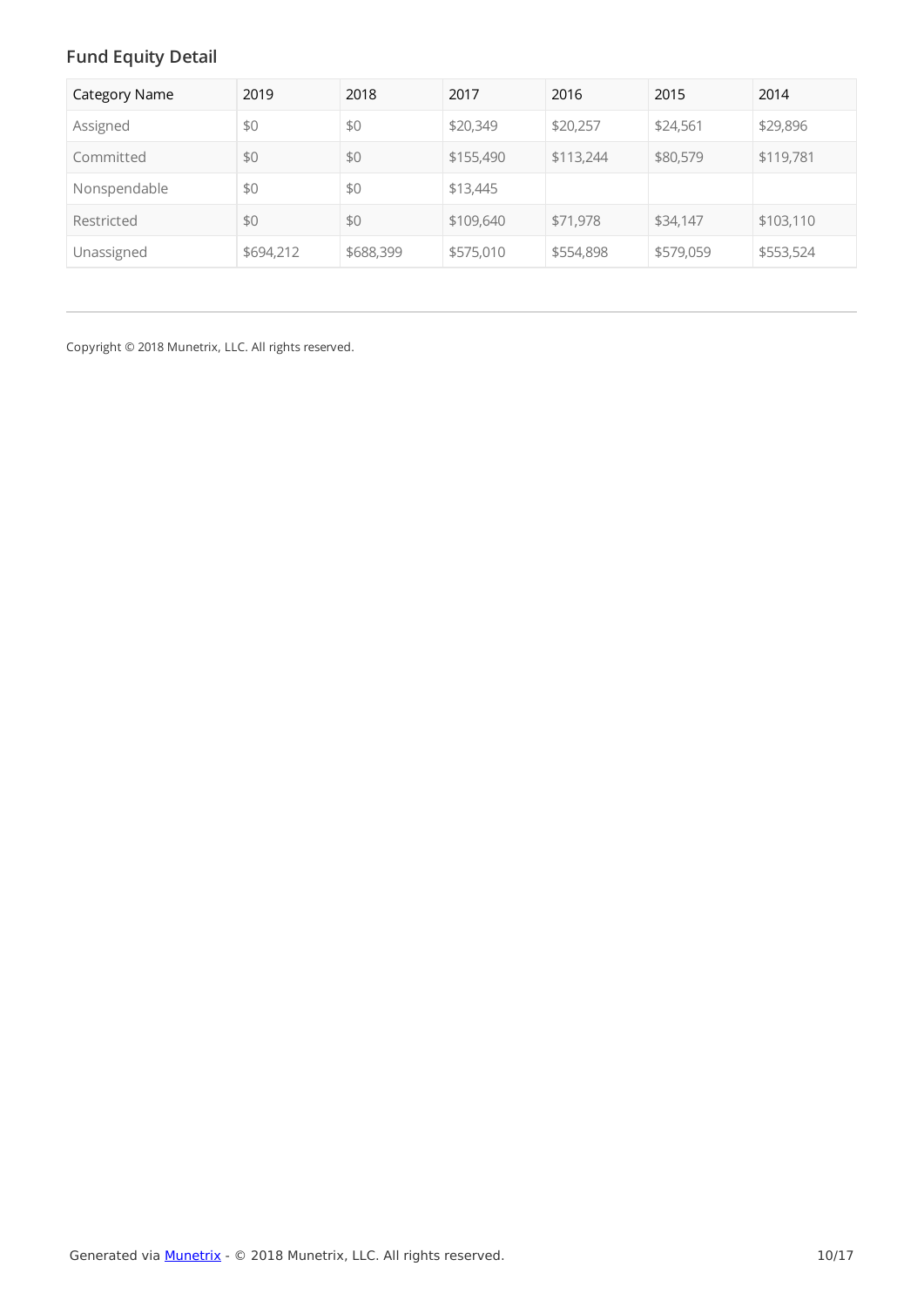

View details in the Citizens' Guide

| <b>Fiscal Stability</b>                     | 2016  | 2017  | <b>Progress</b>  |
|---------------------------------------------|-------|-------|------------------|
| <b>Fiscal Wellness Indicator Score</b>      |       |       | $\blacktriangle$ |
| Annual General Fund expenditures per capita | \$591 | \$566 | $\blacktriangle$ |
| Fund balance as % of General Fund Revenues  | 87.2% | 93.1% | 个                |

| <b>Economy &amp; Financial Health</b> | 2016     | 2017     | <b>Progress</b> |
|---------------------------------------|----------|----------|-----------------|
| Taxable Value (100k) <b>O</b>         | \$18,874 | \$19,306 |                 |

| <b>Education and Talent</b>                              | 2016           | 2017   | <b>Progress</b> |
|----------------------------------------------------------|----------------|--------|-----------------|
| Percent of Population Age 25-34 With a Bachelor's Degree | $\blacksquare$ | $\sim$ |                 |
| Percent of Population age 3-5 Enrolled in Preschool      |                |        |                 |

| <b>School District Enrollment</b>   | 2016 | 2017 | <b>Progress</b> |
|-------------------------------------|------|------|-----------------|
| <b>Brown City Community Schools</b> | 874  | 848  |                 |

Copyright © 2018 Munetrix, LLC. All rights reserved.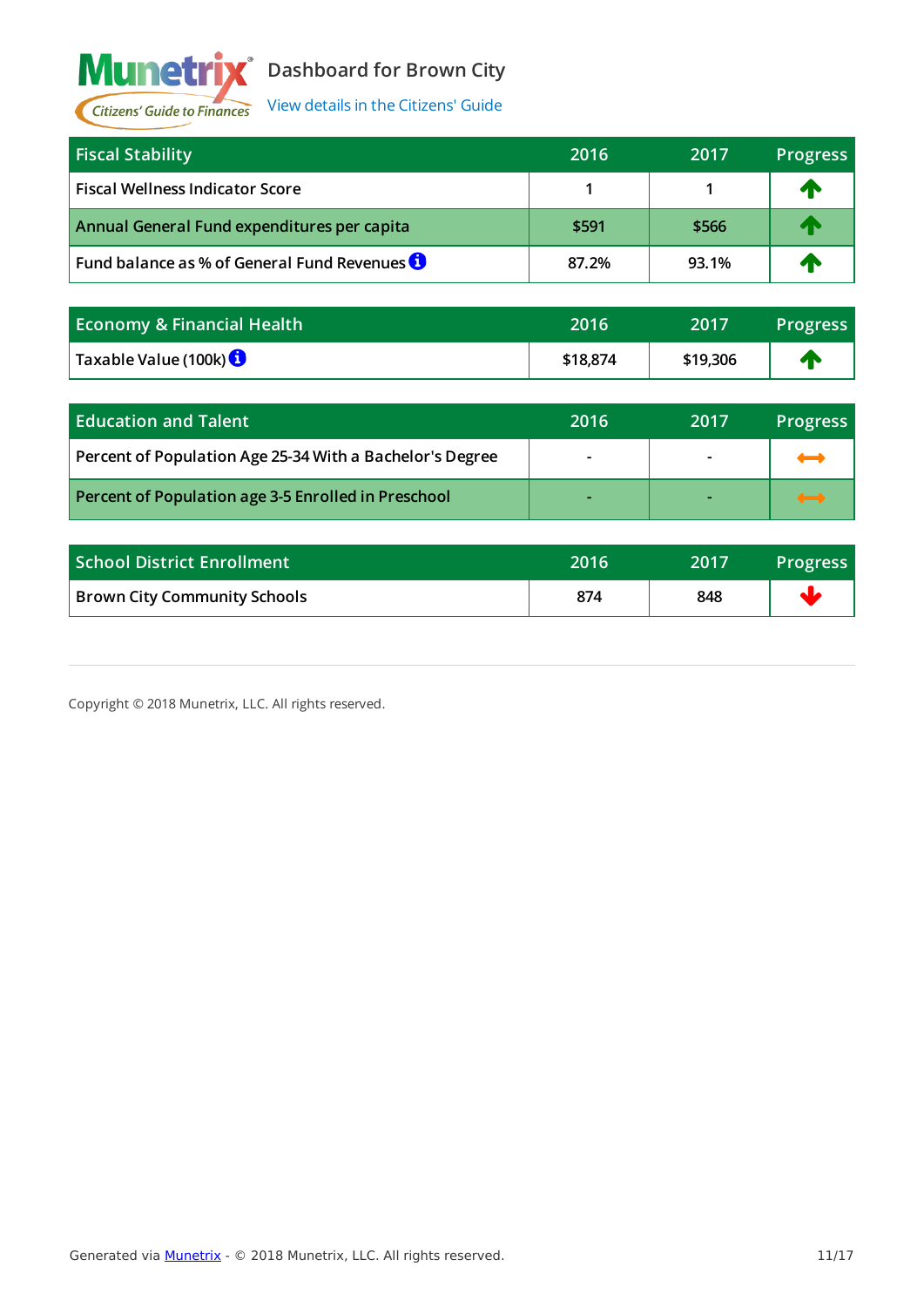# **Print**

# **Brown City Local Code: 76-2010 Debt Service Summary Report**

| <b>Bonds &amp; contracts payable</b>                 | <b>Fiscal Years</b> |                     |          |          |  |  |
|------------------------------------------------------|---------------------|---------------------|----------|----------|--|--|
| <b>Name</b>                                          | 2018                | 2019                | 2020     | 2021     |  |  |
| 2007 General Obligation:                             | 55,210              | 53,705              | 52,200   | 55,695   |  |  |
| Infrastructure Bond:                                 | 22,342              | 22,342              | 22,342   | 22,342   |  |  |
| <b>Subtotal for Bonds &amp; contracts</b><br>payable | \$77,552            | \$76,047            | \$74,542 | \$78,037 |  |  |
| <b>Capital leases</b>                                |                     | <b>Fiscal Years</b> |          |          |  |  |
| <b>Name</b>                                          | 2018                | 2019                | 2020     | 2021     |  |  |
| Equipment Lease Purchase:                            | 22,342              | 22,342              | 22,342   | 22,342   |  |  |
| <b>Subtotal for Capital leases</b>                   | \$22,342            | \$22,342            | \$22,342 | \$22,342 |  |  |
|                                                      |                     |                     |          |          |  |  |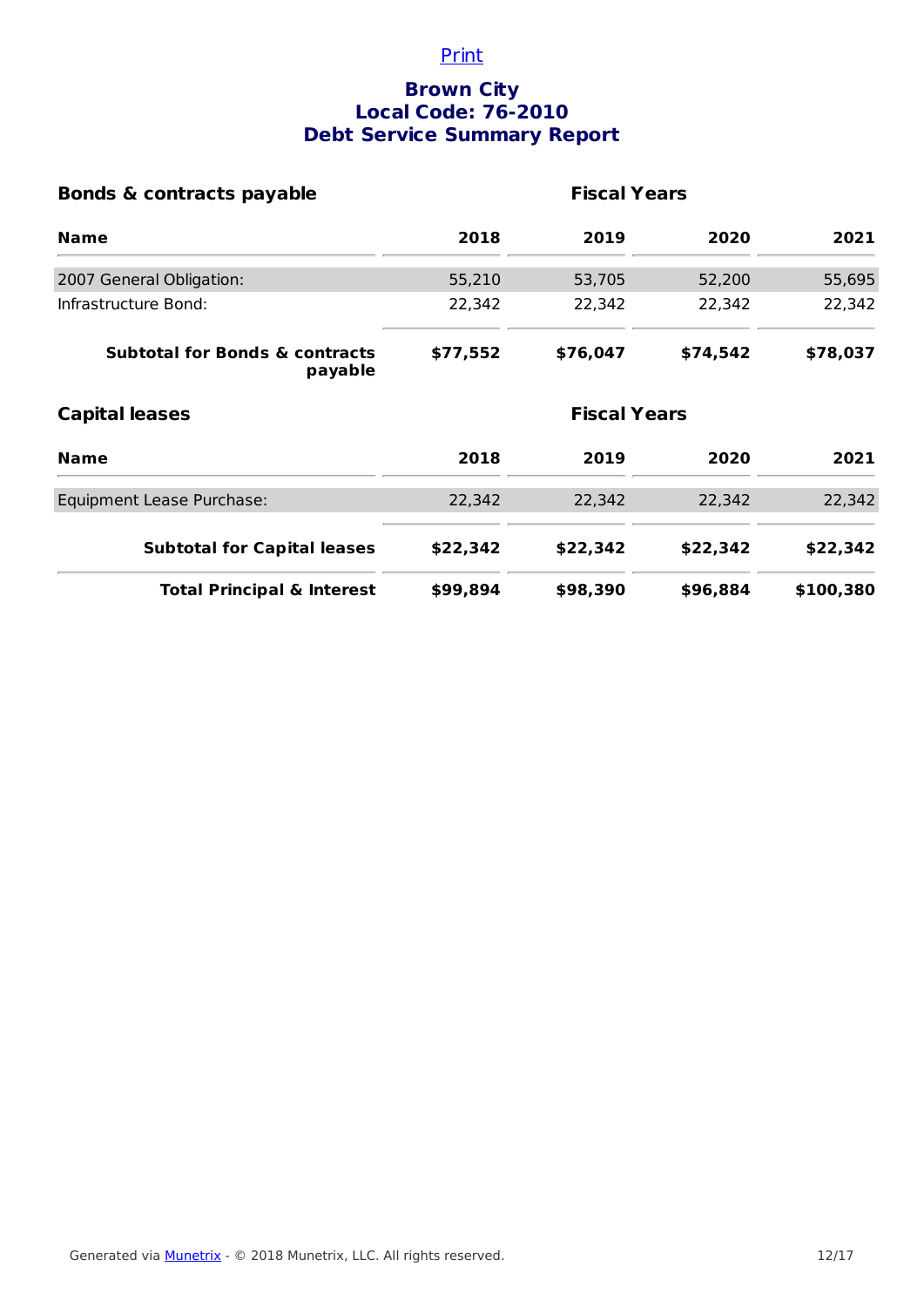# **Brown City Complete Debt Report for 2007 General Obligation:**

# **Issuance Information**

| <b>Debt Type:</b>                             | Bonds & contracts payable                                |  |  |  |
|-----------------------------------------------|----------------------------------------------------------|--|--|--|
| <b>Activity Type:</b>                         | Government                                               |  |  |  |
| <b>Repayment Source:</b>                      | Revenue - Water                                          |  |  |  |
| <b>Issuance Date:</b>                         | 2007-06-05                                               |  |  |  |
| <b>Issuance Amount:</b>                       | \$700,000                                                |  |  |  |
| <b>Interest Rate:</b>                         | 4.30                                                     |  |  |  |
| <b>Maturing Through:</b>                      | 2027                                                     |  |  |  |
| Principal Maturity Range: \$20,000 - \$55,000 |                                                          |  |  |  |
| <b>Purpose:</b>                               | Remove arsenic from drinking water required by EPA/MDEQ. |  |  |  |
| <b>Fund Number:</b>                           | 592                                                      |  |  |  |
|                                               |                                                          |  |  |  |

**Comments:** Bond was acquired through Sanilac County to fund the construction of an arsenic abatement facility as required by EPA/MDEQ.

# **Payment Schedule**

| <b>Date Due</b> | <b>Interest Rate</b> | <b>Principal</b> | <b>Interest</b> | Payment   | <b>Balance</b> |
|-----------------|----------------------|------------------|-----------------|-----------|----------------|
| 2017-05-01      |                      |                  | 10,105.00       | 10,105.00 | \$470,000.00   |
| 2017-11-01      | 4.3%                 | 35,000.00        | 10,105.00       | 45,105.00 | \$435,000.00   |
| 2018-05-01      |                      |                  | 9,352.50        | 9,352.50  | \$435,000.00   |
| 2018-11-01      | 4.3%                 | 35,000.00        | 9,352.50        | 44,352.50 | \$400,000.00   |
| 2019-05-01      |                      |                  | 8,600.00        | 8,600.00  | \$400,000.00   |
| 2019-11-01      | 4.3%                 | 35,000.00        | 8,600.00        | 43,600.00 | \$365,000.00   |
| 2020-05-01      |                      |                  | 7,847.50        | 7,847.50  | \$365,000.00   |
| 2020-11-01      | 4.3%                 | 40,000.00        | 7,847.50        | 47,847.50 | \$325,000.00   |
| 2021-05-01      |                      |                  | 6,987.50        | 6,987.50  | \$325,000.00   |
| 2021-11-01      | 4.3%                 | 40,000.00        | 6,987.50        | 46,987.50 | \$285,000.00   |
| 2022-05-01      |                      |                  | 6,127.50        | 6,127.50  | \$285,000.00   |
| 2022-11-01      | 4.3%                 | 40,000.00        | 6,127.50        | 46,127.50 | \$245,000.00   |
| 2023-05-01      |                      |                  | 5,267.50        | 5,267.50  | \$245,000.00   |
| 2023-11-01      | 4.3%                 | 45,000.00        | 5,267.50        | 50,267.50 | \$200,000.00   |
| 2024-05-01      |                      |                  | 4,300.00        | 4,300.00  | \$200,000.00   |
| 2024-11-01      | 4.3%                 | 45,000.00        | 4,300.00        | 49,300.00 | \$155,000.00   |
| 2025-05-01      |                      |                  | 3,332.50        | 3,332.50  | \$155,000.00   |
| 2025-11-01      | 4.3%                 | 50,000.00        | 3,332.50        | 53,332.50 | \$105,000.00   |
| 2026-05-01      |                      |                  | 2,257.50        | 2,257.50  | \$105,000.00   |
| 2026-11-01      | 4.3%                 | 50,000.00        | 2,257.50        | 52,257.50 | \$55,000.00    |
| 2027-05-01      |                      |                  | 1,182.50        | 1,182.50  | \$55,000.00    |
| 2027-11-01      | 4.3%                 | 55,000.00        | 1,182.50        | 56,182.50 |                |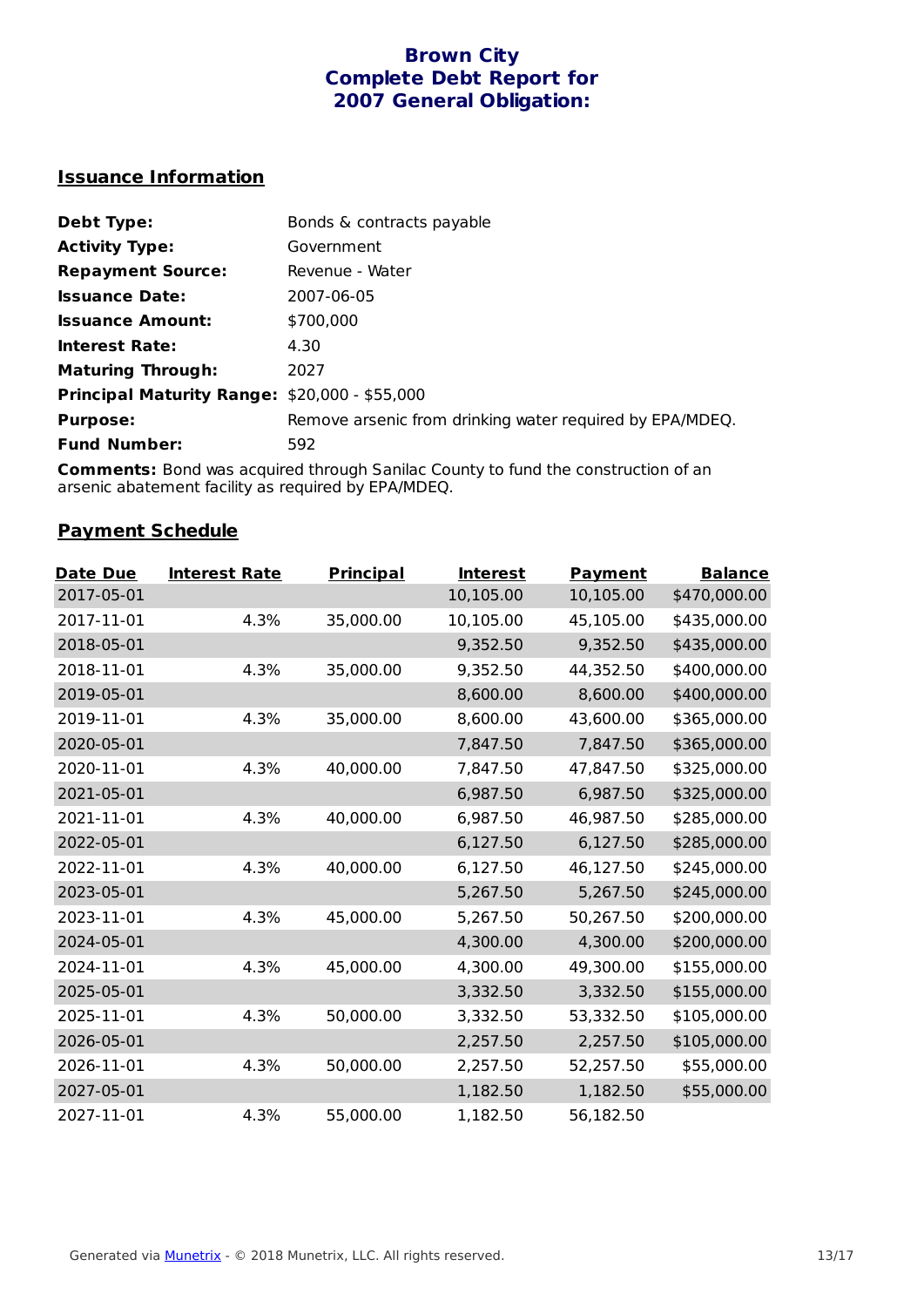# Totals \$470,000.00 \$130,720.00 \$600,720.00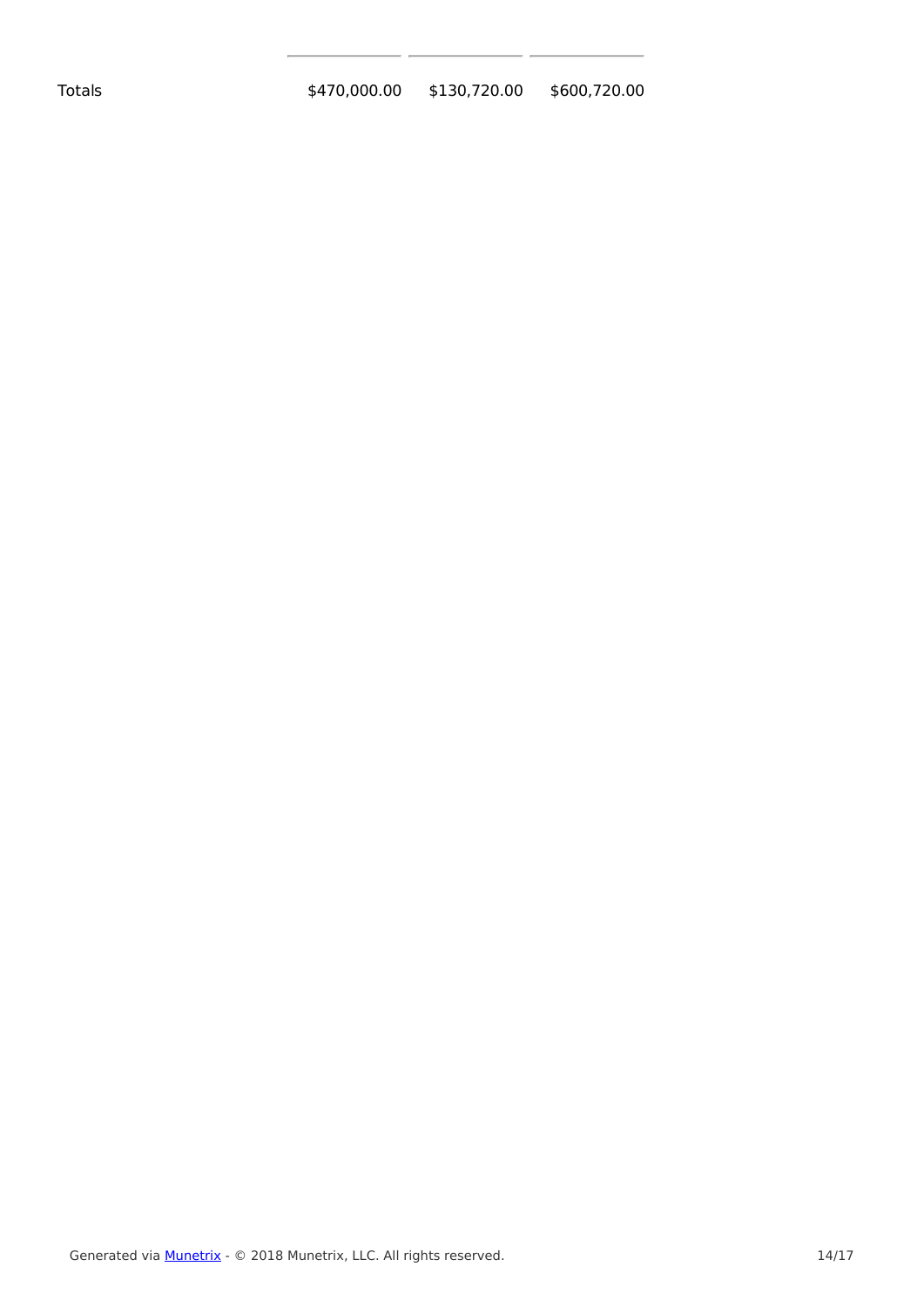# **Brown City Complete Debt Report for Infrastructure Bond:**

# **Issuance Information**

| Debt Type:                                    | Bonds & contracts payable     |
|-----------------------------------------------|-------------------------------|
| <b>Activity Type:</b>                         | Government                    |
| <b>Repayment Source:</b>                      | Revenue - Sewer               |
| <b>Issuance Date:</b>                         | 2016-01-13                    |
| <b>Issuance Amount:</b>                       | \$200,000                     |
| <b>Interest Rate:</b>                         | 4.20                          |
| <b>Maturing Through:</b>                      | 2025                          |
| Principal Maturity Range: \$18,075 - \$21,822 |                               |
| <b>Purpose:</b>                               | Improve sanitary sewer mains. |
| <b>Fund Number:</b>                           | 590                           |

**Comments:** Bond acquired through Sanilac County to grout existing sanitary sewer mains to meet EPA/MDEQ requirements. Bond will be paid off in April 2018.

# **Payment Schedule**

| Date Due      | <b>Interest Rate</b> | <b>Principal</b> | <b>Interest</b> | <b>Payment</b> | <b>Balance</b> |
|---------------|----------------------|------------------|-----------------|----------------|----------------|
| 2017-04-30    | 2.35%                | 18,075.77        | 4,266.48        | 22,342.25      | \$160,991.96   |
| 2018-04-30    | 2.35%                | 18,506.43        | 3,835.82        | 22,342.25      | \$142,485.53   |
| 2019-04-30    | 2.35%                | 18,947.38        | 3,394.87        | 22,342.25      | \$123,538.15   |
| 2020-04-30    | 2.35%                | 19,390.75        | 2,951.50        | 22,342.25      | \$104,147.40   |
| 2021-04-30    | 2.35%                | 19,860.82        | 2,481.43        | 22,342.25      | \$84,286.58    |
| 2022-04-30    | 2.35%                | 20,334.03        | 2,008.22        | 22,342.25      | \$63,952.55    |
| 2023-04-30    | 2.35%                | 20,818.51        | 1,523.74        | 22,342.25      | \$43,134.04    |
| 2024-04-30    | 2.35%                | 21,311.72        | 1,030.53        | 22,342.25      | \$21,822.32    |
| 2025-04-30    | 2.35%                | 21,822.32        | 519.94          | 22,342.26      |                |
|               |                      |                  |                 |                |                |
| <b>Totals</b> |                      | \$179,067.73     | \$22,012.53     | \$201,080.26   |                |